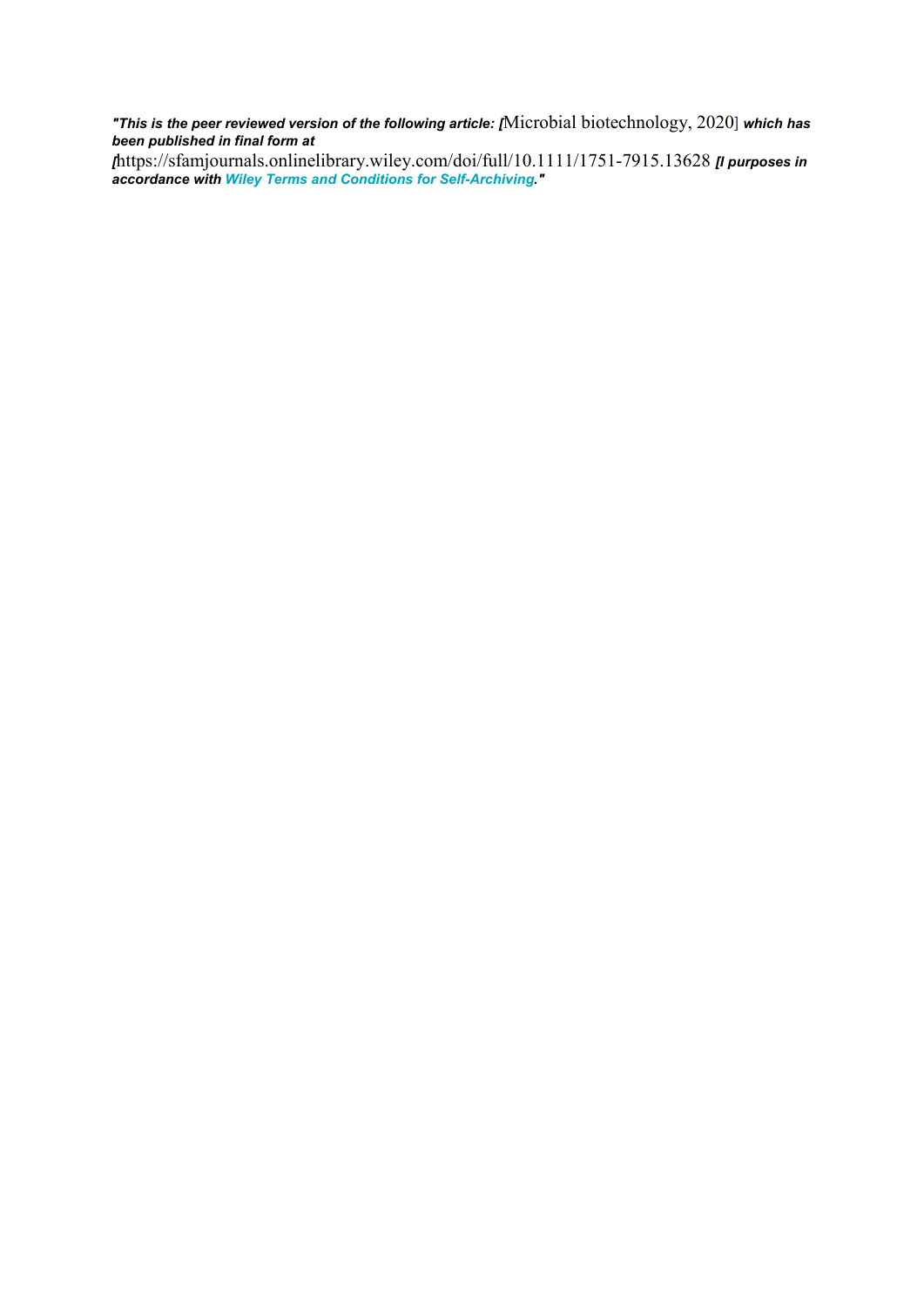# microbial biotechnology



**Open Access** 

# Nitrite production by ammonia-oxidizing bacteria mediates chloramine decay and resistance in a mixedspecies community

# Peihman Keshvardoust, <sup>1,2</sup> Vanessa A. A. Huron.<sup>1,2</sup> Matthew Clemson,<sup>1</sup> Nicolas Barraud<sup>3</sup> and Scott A. Rice $4,5,6*$  (in

<sup>1</sup> The School of Biotechnology and Biomolecular Sciences, The University of New South Wales, Sydney, NSW, Australia.

<sup>2</sup>The Centre for Marine Bio-Innovation, The University of New South Wales, Sydney, NSW, Australia.

<sup>3</sup>Genetics of Biofilms Unit, Department of Microbiology, Institut Pasteur, Paris, France.

<sup>4</sup>The Singapore Centre for Environmental Life Sciences Engineering and the School of Biological Sciences, Nanyang Technological University, Singapore City, Singapore.

5 Environmental Sciences, The University of New South Wales, Sydney, NSW, Australia.

<sup>6</sup>ithree Institute, University of Technology Sydney, Sydney, NSW, Australia.

# **Summary**

As water distribution centres increasingly switch to using chloramine to disinfect drinking water, it is of paramount importance to determine the interactions of chloramine with potential biological contaminants, such as bacterial biofilms, that are found in these systems. For example, ammonia-oxidizing bacteria (AOB) are known to accelerate the decay of chloramine in drinking water systems, but it is also known that organic compounds can increase the chloramine demand. This study expanded upon our previously published model to compare the decay of

Received 31 October, 2018; revised 14 June, 2020; accepted 24 June, 2020.

\*For correspondence. E-mail [rscott@ntu.edu.sg;](mailto:) Tel. +65 65927944; Fax +65 63167349

Microbial Biotechnology (2020) 0(0), 1–13 doi:10.1111/1751-7915.13628

### Funding information

This work was supported by the Australian Research Council [grant number LP110100459]. Additional support was provided by the Singapore Centre for Environmental Life Sciences Engineering (SCELSE), whose research is supported by the National Research Foundation Singapore, Ministry of Education, Nanyang Technological University and National University of Singapore, under its Research Centre of Excellence Programme.

chloramine in response to alginate, Pseudomonas aeruginosa, Nitrosomonas europaea and a mixedspecies nitrifying culture, exploring the contributions of microbial by-products, heterotrophic bacteria and AOBs to chloramine decay. Furthermore, the contribution of AOBs to biofilm stability during chloramination was investigated. The results demonstrate that the biofilm matrix or extracellular polymeric substances (EPS), represented by alginate in these experiments, as well as high concentrations of dead or inactive cells, can drive chloramine decay rather than any specific biochemical activity of P. aeruginosa cells. Alginate was shown to reduce chloramine concentrations in a dose-dependent manner at an average rate of 0.003 mg  $I^{-1}$  h<sup>-1</sup> per mg  $I^{-1}$  of alginate. Additionally, metabolically active AOBs mediated the decay of chloramine, which protected members of mixed-species biofilms from chloramine-mediated disinfection. Under these conditions, nitrite produced by AOBs directly reacted with chloramine to drive its decay. In contrast, biofilms of mixed-species communities that were dominated by heterotrophic bacteria due to either the absence of ammonia, or the addition of nitrification inhibitors and glucose, were highly sensitive to chloramine. These results suggest that mixed-species biofilms are protected by a combination of biofilm matrix-mediated inactivation of chloramine as well as the conversion of ammonia to nitrite through the activity of AOBs present in the community.

# Introduction

Current water distribution systems can transport water over 500 km from the point of origin (Harvey et al., 2015), enabling cities to thrive without a local water source. This water is usually first treated via mechanical and chemical methods to remove contaminants such as dissolved and undissolved organic carbon, heavy metals, particulate matter and microorganisms prior to being disseminated through the water network (Ternes et al., 2002; Van der Bruggen et al., 2003). Once contaminants are removed, resulting in 'finished' water, disinfectants such as chlorine and chloramine may be added to prevent microbial recontamination during distribution.

ª 2020 The Authors. Microbial Biotechnology published by Society for Applied Microbiology and John Wiley & Sons Ltd This is an open access article under the terms of the [Creative Commons Attribution-NonCommercial](http://creativecommons.org/licenses/by-nc/4.0/) License, which permits use, distribution and reproduction in any medium, provided the original work is properly cited and is not used for commercial purposes.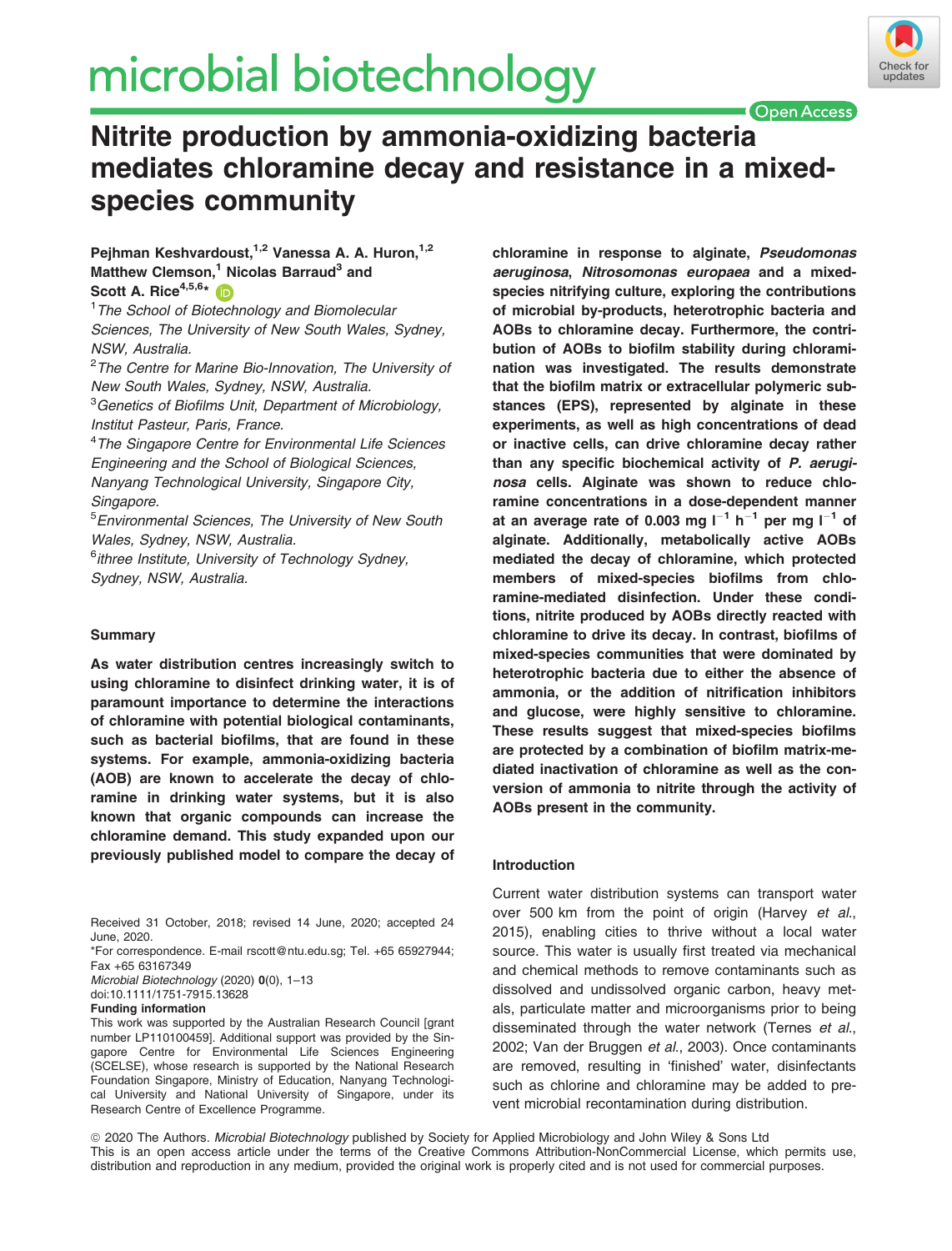# 2 P. Keshvardoust et al.

Chloramines occur when at least one hydrogen atom of an ammonia molecule is substituted with a chlorine atom, yielding monochloramine  $(NH<sub>2</sub>Cl)$ , dichloramine ( $NHCI<sub>2</sub>$ ) or nitrogen trichloride ( $NCI<sub>3</sub>$ ). Monochloramine is a weaker disinfectant partly because it exhibits far less reactivity than chlorine. This increased stability allows monochloramine to maintain an effective disinfectant residual, for longer contact times in long-distance water distribution systems (Vikesland et al., 2001). The use of chloramine over chlorine decreases the formation of many potentially toxic disinfection by-products, including chlorinated hydrocarbons such as trihalomethanes and haloacetic acid (Brodtmann and Russo, 1979). Chloramine has also been shown to better penetrate bacterial biofilms (Lechevallier et al., 1988; Lee et al., 2011), which are bacterial communities embedded in a self-produced matrix of extracellular polymeric substances (EPS) that may coat the surfaces of pipelines and cause pitting corrosion in addition to serving as reservoirs for potential pathogens (Wingender and Flemming, 2011). As a result, many drinking water utilities have switched to chloramination. For example, it has been reported that in the United States, more than 20% of the drinking water is treated with chloramines (AWWA Disinfection Systems Committee, 2008).

Despite the enhanced stability of chloramine, there are a number of factors that contribute to its degradation and loss of activity in water distribution systems, including oxidation reactions with reduced organics and iron residuals in the water, hypochlorous ions, auto-catalytic decay and biologically catalysed reactions in biofilms. For the latter, it is known that autotrophic nitrifying (or more specifically, nitritating) microorganisms, such as Nitrosomonas europaea, can use ammonia as an energy source by utilizing it as electron donor, fuelling oxidative phosphorylation and ATP generation. In this process, ammonia is oxidized sequentially to hydroxylamine ( $NH<sub>2</sub>OH$ ) then to nitrite, while inorganic carbon from  $CO<sub>2</sub>$ is incorporated into organic cell products. The first step of ammonia oxidation is carried out by an ammonia monooxygenase (AMO), encoded by the amo genes (Rotthauwe et al., 1997), while the second step results from the activity of the hydroxylamine oxidoreductase (HAO), encoded by hao (Sayavedra-Soto et al., 1994; Batchelor et al., 1997).

In nature, nitrifying bacterial communities also commonly contain microorganisms capable of further oxidizing nitrite into nitrate via nitrite oxidoreductase (NXR), thus completing the nitrification process. Nitrite produced during nitritation can be readily and directly oxidized by chloramine, resulting in the formation of nitrate and the decomposition of chloramine into ammonia and free chloride (Vikesland et al., 2001). Thus, the organic carbon and energy derived from the oxidation of ammonia produced via the decomposition of chloramine can be coupled with the reduction in chloramine concentration to allow for the proliferation of both nitrifying bacteria and heterotrophic microorganisms in surface-attached mixedspecies biofilms (Petrovich et al., 2017; Keshvardoust et al., 2019).

The structural matrix of biofilms usually consists of diverse natural organic matter (NOM) such as living and dead bacteria, which can readily lead to chloramine decay, in addition to polysaccharides such as alginate (Grobe et al., 2001), enzymes (Lu et al., 1999), waste products and trace metals (Tsai et al., 1992) in addition to extracellular DNA (Flemming and Wingender, 2010) and viruses (Andersson and Banfield, 2008). The biofilm matrix has the potential to form an effective biochemical barrier, with chloramine degraded before reaching viable bacteria within the biofilm (Xue et al., 2013). Furthermore, microbial by-products and viable bacteria from these biofilms may also disseminate into the water phase, continuing to reduce disinfectant concentrations and forming more biofilms downstream.

To improve our understanding of the mechanisms of chloramine decay and microbial resistance to chloramination, a microbial model that addresses the ecological role of nitrifying and non-nitrifying organisms, such as those found in chloramine-treated drinking water systems will be invaluable to complement the chemical approaches that have been well-studied. In this study, Pseudomonas aeruginosa was used to model a heterotrophic bacterium, while a mixed-species community containing N. europaea and other bacteria was used to model mixed-species nitrifying communities (Petrovich et al., 2017; Keshvardoust et al., 2019). Pseudomonas aeruginosa is a model biofilm-forming organism that produces high amounts of alginate (Ochsner and Reiser, 1995; Whiteley et al., 2001; Drenkard and Ausubel, 2002; Bazire et al., 2005; Barraud et al., 2006), that is known to associate with other organisms in mixed-species biofilms (Riedel et al., 2001) and can be found in drinking water (Shrivastava et al., 2004). Although other species, such as Nitrosomonas oligotropha, have been suggested to have a greater affinity for ammonia in weakly chloraminated waters and greater involvement in chloramine decay than N. europaea (Regan et al., 2002; Regan et al., 2003; Krishna et al., 2013), N. europaea possesses the same ammonia oxidation pathway and has been more thoroughly investigated (Zhang et al., 2009), under a range of diverse conditions reflecting environments from soil (Blackmer et al., 1980) to drinking water (Maestre et al., 2013). Accordingly, this study expands upon a previously published model using a mixed-species nitrifying community containing N. europaea and heterotrophic bacteria which varied in community composition in response to growth and culture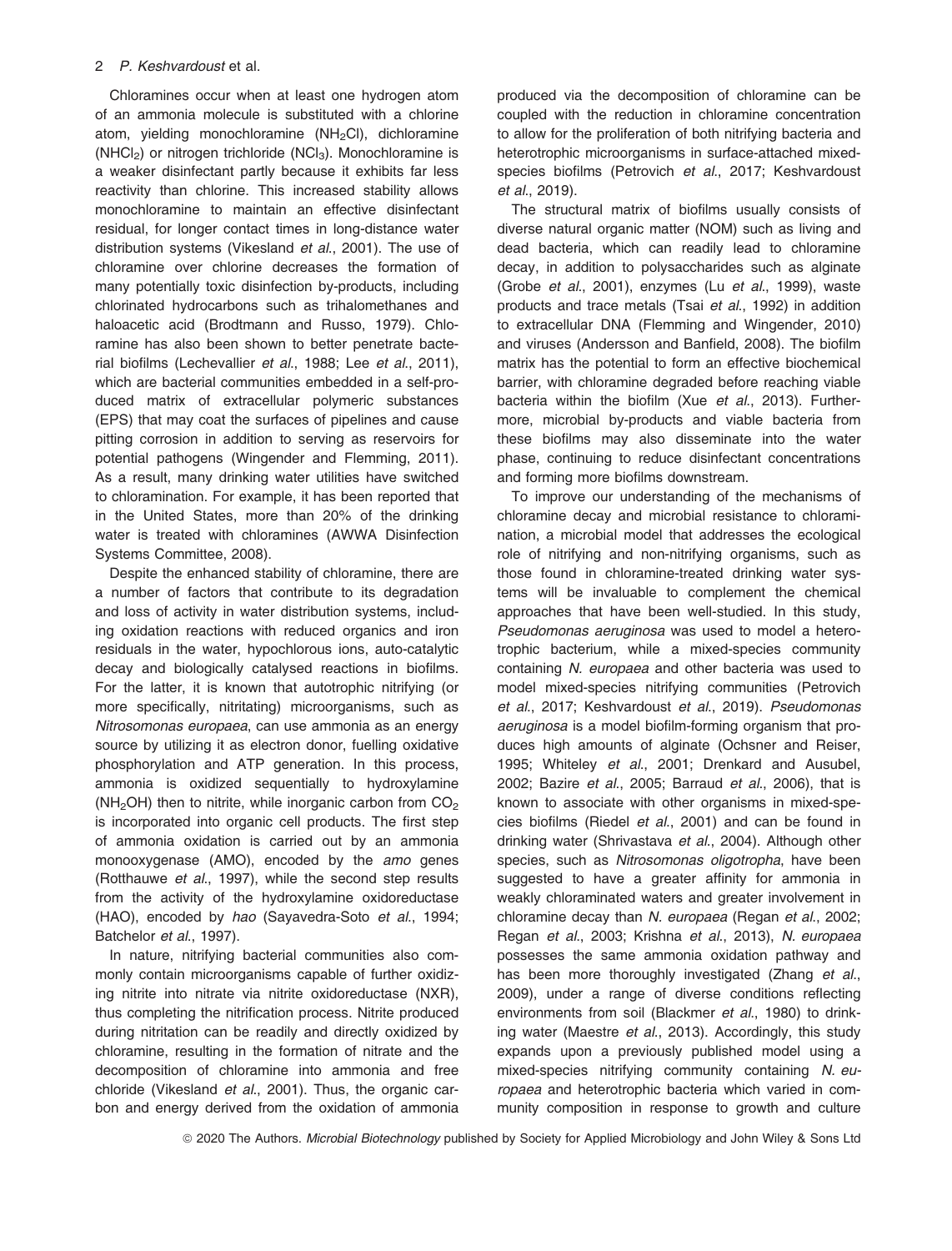conditions (Petrovich et al., 2017; Keshvardoust et al., 2019), to explore the potential contributions of AOB to biofilms and chloramine decay. This experimental microbial community was comprised of nearly 50% Nitrosomonasaceae (AOBs) and approximately 50% of heterotrophic bacteria when grown in nitrification medium. When grown in the presence of glucose, their relative proportion of AOB declined to  $\leq 1\%$  and the community was dominated by heterotrophic bacteria such as Pseudomonas spp. and Devosia spp. which made up between 50% and 65% of the community composition. Since N. europaea has a weaker affinity for ammonia than other AOB frequently used in such investigations, the results presented here may show a conservative estimate of the contributions of AOB to the degradation of chloramine compared to those species with greater affinity for ammonia, although other factors such as turnover rates may need to be taken into account. Thus, further work will be needed to directly test the observations reported here using a laboratorybased model community on other AOB species.

In this study, we sought to compare the effects of purified biofilm matrix EPS (alginate) with the effect of active cells to improve our understanding of the role of nitrifying biofilms in mediating chloramine decay in the short-term. Experiments were designed using alginate as a proxy for the biofilm matrix, while the role of bacterial metabolic activity was determined by exposure of chloramine solutions to model nitrifying cultures treated with or without inhibitors of nitrification. Finally, chloramine was added to mixed-species biofilms under various states of carbon supplementation and nitrification inhibition to determine the effects of these parameters on biomass stability after disinfection with chloramine. The supplementation of these cultures with nitrification inhibitors and organic carbon, in the form of glucose, helped to further decouple the heterotrophic bacteria from their reliance on AOB for organic carbon. Under these conditions, it was possible to better assess the role of the heterotrophic bacteria even when in the presence of AOB.

#### **Results**

# Chloramine decay in the presence of alginate

To first determine the potential impact of biofilm EPS on chloramine, alginate, a common EPS component present in the biofilm matrix, was tested for its effect on chloramine stability in vitro. For experimental and quantification purposes, we chose a chloramine concentration, 4.5 mg  $I^{-1}$  that is higher than what is typically used in drinking water systems (0.5–4 mg  $I^{-1}$ , [https://www.e](https://www.epa.gov/dwreginfo/chloramines-drinking-water) [pa.gov/dwreginfo/chloramines-drinking-water](https://www.epa.gov/dwreginfo/chloramines-drinking-water)), to ensure we could measure decay values readily. Additionally, these concentrations are consistent with other studies of chloramine dosing (Pressman et al., 2012). We also used a range of concentrations of alginate (1– 50 mg  $I^{-1}$ ), as a proxy for the biofilm matrix, to determine the impact of different concentrations on chloramine decay. The highest concentration of chloramine used is 10-fold lower than the amount of alginate reported for P. aeruginosa (Hassett, 1996). When a 4.5 mg  $I^{-1}$  chloramine solution was exposed to a 50 mg  $I^{-1}$  solution of alginate, representing natural organic matter, significant chloramine decay was observed within 1 day (Fig. 1). The chloramine decayed at an average rate of 0.003 mg  $I^{-1}$  h<sup>-1</sup> per mg  $I^{-1}$  of alginate (determined using the maximum and minimum amounts of chloramine measured during the timeframe of the experiment). The decay occurred in a dose-dependent manner, with an increase in both the overall decay and the rate of decay at concentrations of alginate  $\geq$  20 mg l $^{-1}$ . For example, chloramine exposed to 50 mg  $I^{-1}$  alginate decayed at a rate of 0.125 mg  $I^{-1}$  h<sup>-1</sup>, leaving a residual of 1 mg  $I^{-1}$  chloramine at 28 h, whereas treatment with 20 mg  $I^{-1}$  alginate resulted in a chloramine decay rate of 0.05 mg  $I^{-1}$  h<sup>-1</sup> per mg  $I^{-1}$  of alginate, leaving a residual of 3.1 mg  $I^{-1}$  of chloramine.

Compared to the 0 mg  $I^{-1}$  alginate control solution, concentrations of alginate  $\geq 40$  mg  $I^{-1}$  produced significant chloramine decay within 2 h ( $P < 0.05$ ,  $n = 3$ ), the decay observed with 30 mg  $I^{-1}$  alginate was statistically significant after 4 h ( $P < 0.05$ ,  $n = 3$ ) and, although the differences were small, the decay observed with 20 mg  $I^{-1}$  alginate was statistically significant after 28 h  $(P < 0.05, n = 3)$ . Concentrations of alginate below 20 mg  $I^{-1}$  did not result in significant decay within the experimental timeframe (28 h). These results could provide a reference for the process of chloramine decay for



Fig. 1. The biofilm EPS alginate accelerates the decay of chloramine *in vitro*. A  $\sim$  4.5 mg  $I^{-1}$  solution of chloramine was co-incubated for 28 h with solutions of alginate at concentrations between 1 and 50 mg  $I^{-1}$  to determine the effect of alginate concentration on chloramine decay. Chloramine was quantified by using the DPD assay at 2, 4, 7 and 28 h. Error bars represent SEM  $(n = 3)$ .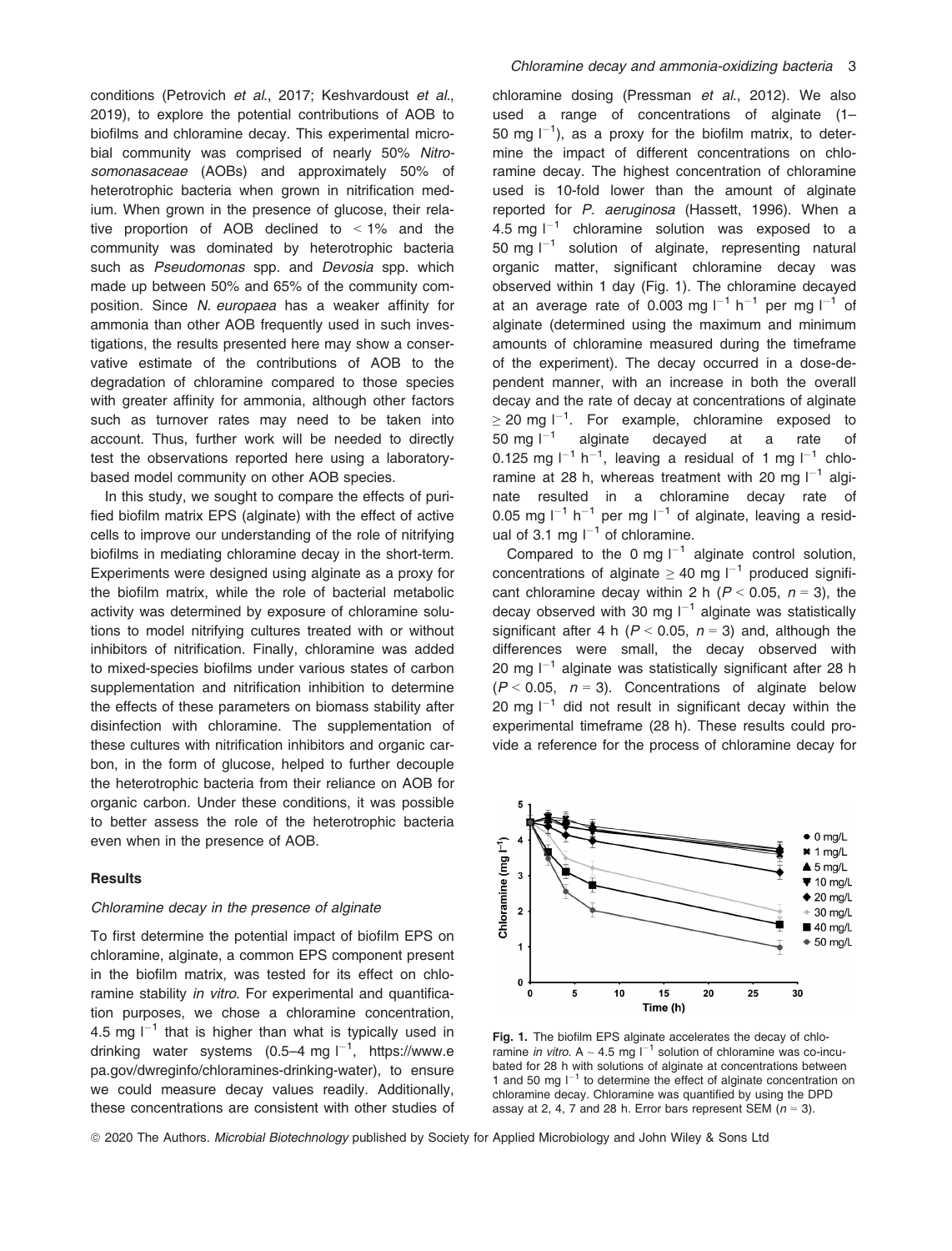comparison to EPS concentrations found in real-world systems, such as drinking water systems.

# Chloramine decay in the presence of living and inactivated bacterial cultures

Live bacteria can potentially affect chloramine stability via both passive, byse-product-mediated effects and extracellular matrix and active, metabolic effects. To distinguish these two factors, chloramine stability was tested in the presence of either live or heat-inactivated cells of P. aeruginosa or mixed-species nitrifying cultures. Chloramine decayed significantly in the presence of P. aeruginosa, and the degree and rate of decay was similar for both live and dead cells 2 days (Fig. 2A;  $P < 0.05$ ,  $n = 3$ ). This decay was observed for all P. aeruginosa cultures diluted to a final concentration of  $\geq$  25% of the original inoculum regardless of viability, leaving a maximum chloramine residual of 0.8 mg  $I^{-1}$ . In contrast, only the viable cultures of the nitrifying community significantly degraded chloramine (Fig. 2B;  $P < 0.05$ ,  $n = 3$ ), leaving a maximum chloramine residual of 0.5 mg  $I^{-1}$ . The inactivated mixed-species nitrifying community had no effect on the chloramine residual except for the vials containing the undiluted, inactivated culture, although those samples retained a high chloramine residual of 2.5 mg  $I^{-1}$ . This suggests that the nitrifying cultures require metabolic activity to degrade the chloramine.

# Nitrite secretion from N. europaea nitrifying cultures induces chloramine decay

Since chloramine decay upon exposure to nitrifying cultures appeared to be mostly dependent on metabolic activity in the experiments above, pure cultures of N. europaea in the absence of other bacterial species were tested to determine the role of nitritation by N. europaea in chloramine decay. The cultures were exposed to 2 mg  $I^{-1}$  chloramine, which was completely degraded after 2 days of incubation with N. europaea, in comparison with similar control cultures still retaining 1.5 mg  $I^{-1}$ of chloramine when ammonia oxidation was inhibited by the addition of 2-ethynylpyridine  $(P < 0.05, n = 3;$ Fig. 3). This level of decay was not observed when the nitrite-containing supernatant was removed and replaced with fresh medium ( $P < 0.05$ ,  $n = 3$ ), leaving a chloramine residual of 1.4 mg  $I^{-1}$  compared to 1.7 mg  $I^{-1}$  in the control, which suggested that the culture supernatant contained a secreted product responsible for the degradation.

We determined that N. europaea released 1.4 g  $I^{-1}$  of nitrite into the culture supernatant when grown with 2 mg  $I^{-1}$  chloramine. Therefore, to test if the nitrite produced by N. europaea from the oxidation of chloramine could also play a direct role in the degradation of chloramine, the addition of nitrite to both sterile media and washed cells was tested. Indeed, supplementation with



Fig. 2. Chloramine is degraded by both live and dead P. aeruginosa heterotrophic bacteria, yet only by living mixed nitrifying cultures. Chloramine was added to dilutions of living (dotted) and heat-inactivated (diagonal lines) P. aeruginosa (A), mixed nitrifying culture (B) or deionized water (Control) to a final concentration of 4.5 mg  $I^{-1}$  and the chloramine residual was measured after 2 days. Error bars represent SEM  $(n = 3)$ . Statistically significant differences in comparison with the control  $(P < 0.05)$  as determined by two-way ANOVA and Tukey's multiple comparisons test are indicated by \*.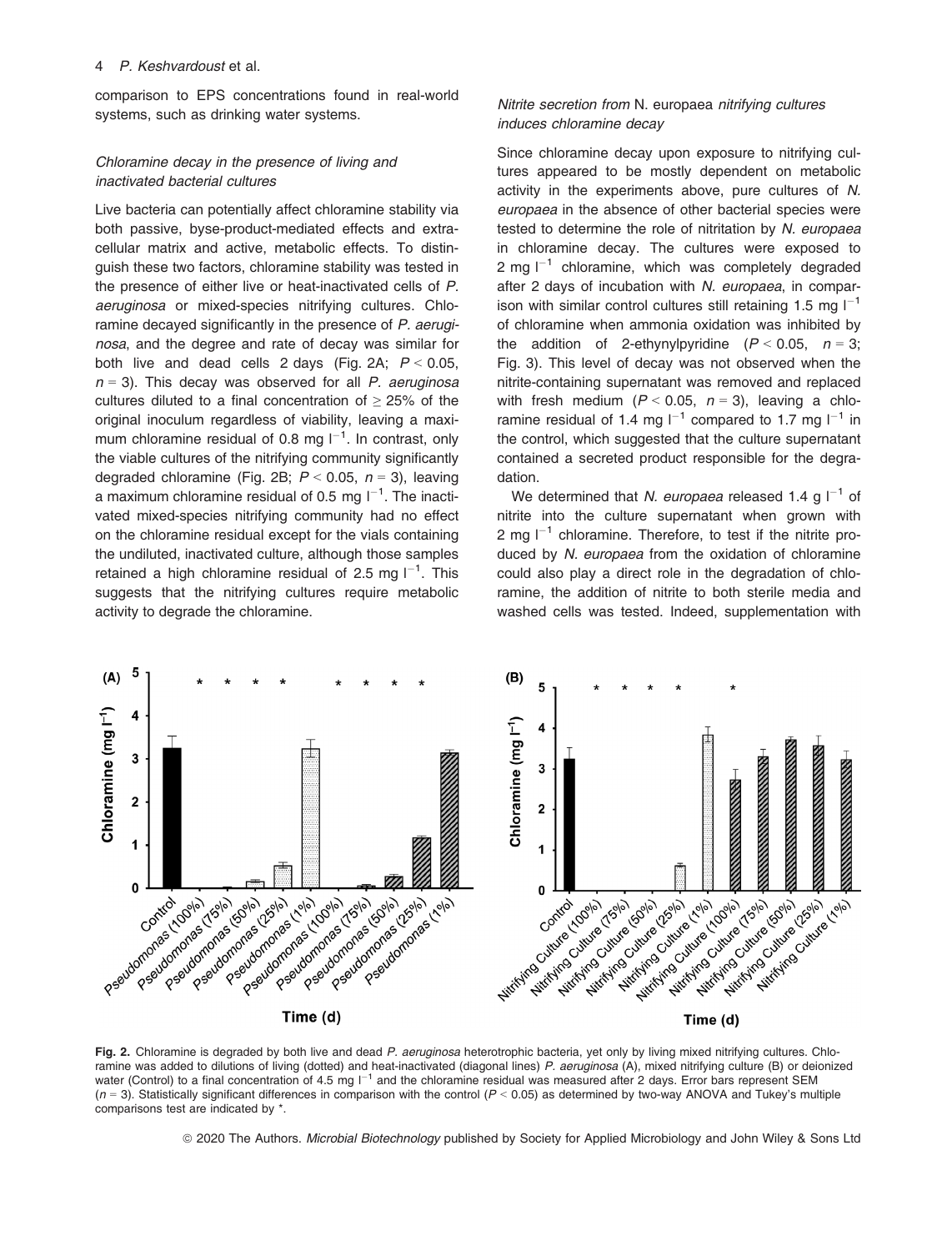

Fig. 3. Chloramine decay in the presence of N. europaea cells and filtrate, supplemented with nitrite and a nitrification inhibitor. Chloramine was added at a final concentration of 2 mg  $1^{-1}$  to 10 ml of the following samples as represented on the y-axis: (A) sterile NM supplemented with 2-ethynylpyridine and sodium nitrite ('Nitrification medium +  $2E + NO<sub>2</sub>$ '); (B) sterile NM supplemented with 2-ethynylpyridine ('Nitrification medium + 2E'); (C) washed N. europaea cells resuspended in sterile NM, supplemented with 2-ethynylpyridine and sodium nitrite ('Washed N. europaea +  $2E + NO<sub>2</sub>'$ ); (D) washed N. europaea cells resuspended in sterile, fresh NM, supplemented with 2-ethynylpyridine ('Washed N. europaea + 2E'); (E) washed N. europaea resuspended in sterile NM ('Washed N. europaea'); (F) cell-free NM filtered to remove N. europaea ('N. europaea inactivated supernatant'); (G) N. europaea in spent NM ('N. europaea'). These supplemented samples contained 2-ethynylpyridine at final concentration of 10.31 mg l<sup>-1</sup>, (designated as 2E) and/or sodium nitrite at a final concentration of 1.31 g l<sup>-1</sup> (designated as NO<sub>2</sub>). Chloramine was quantified after 2 days. Error bars represent SEM ( $n = 9$ ). Statistically significant differences between treatments ( $P < 0.001$ ) as determined by Tukey's multiple comparisons test after one-way ANOVA are indicated by \*.

nitrite restored the degradation of chloramine (Fig. 3). Further, addition of nitrite to sterile medium also resulted in the complete decay of chloramine within 2 days.

The similarity between remaining chloramine in the washed cultures of N. europaea and the washed cultures of N. europaea supplemented with 2-ethynylpyridine ( $P > 0.05$ ,  $n = 3$ ) demonstrated that any loss of chloramine potentially arising from additional growth after inoculation in the non-inhibited cultures is negligible, as chloramine rapidly inactivates bacteria before significant nitrite production takes place. The results also show that most of the activity associated with chloramine decay was from the nitrite in the supernatant and was not dependent on the presence of biomass.

The nitrification inhibitor, 2-ethynylpyridine, does not chemically cause chloramine decay, as determined experimentally, and therefore was included in subsequent controls. When the washed culture was supplemented with 1.31 g  $I^{-1}$  of sodium nitrite, equivalent to the concentration of nitrite produced in the unwashed cultures, significant and complete chloramine decay was once again observed with a residual that was below the detectable limit, as was observed in the unwashed N. europaea culture. Complete chloramine decay was also observed when chloramine was added to either the nitrite-containing filter-sterilized N. europaea supernatant or to sterile NM supplemented with nitrite (Fig. 3). In all treatments, significant chloramine decay only occurred in the presence of nitrite, either as a product of nitritation or when added exogenously. This suggests that the production of nitrite by a bacterial community may protect the bacterial cells from the inhibitory effects of chloramine. Comparison of chloramine decay with nitrite at concentrations found in real-world systems would also help to extrapolate these results to such systems.

# The effect of chloramine on the biomass of established mixed-species nitrifying biofilms

To determine if nitrification activity could also protect mixed-species, nitrifying communities against chloramine, established biofilms of the mixed-species nitrifying cultures were stressed by exposure to 2 mg  $I^{-1}$ chloramine, a sub-growth-inhibitory concentration, for 1 h. The growth medium was then replenished and incubated for another 3 days, after which time the biomass was quantified. As an additional treatment, biofilms were also supplemented with glucose which would select for a community dominated by the heterotrophs present in the community.

Biofilms of the nitrifying cultures grown in nitrification medium and replenished in the same medium showed a significant reduction in biomass after chloramine treatment (CV stain  $OD_{550}$  of 0.17) compared to the untreated control ( $OD_{550}$  of 0.52; Fig. 4). However, when these biofilms were grown in, and replenished with, nitrification medium supplemented with glucose, an increase in biomass was observed ( $OD_{550}$  of 1.28) without significant reduction in biofilm after treatment with 2 mg  $I^{-1}$  of chloramine ( $OD_{550}$  of 1.06; Fig. 5). The presence of the nitrification inhibitor, 2-ethynylpyridine, in glucose-supplemented wells treated with 2 mg  $I^{-1}$  of chloramine significantly reduced biomass ( $OD_{550}$  of 0.31) compared to chloraminated samples supplemented with glucose in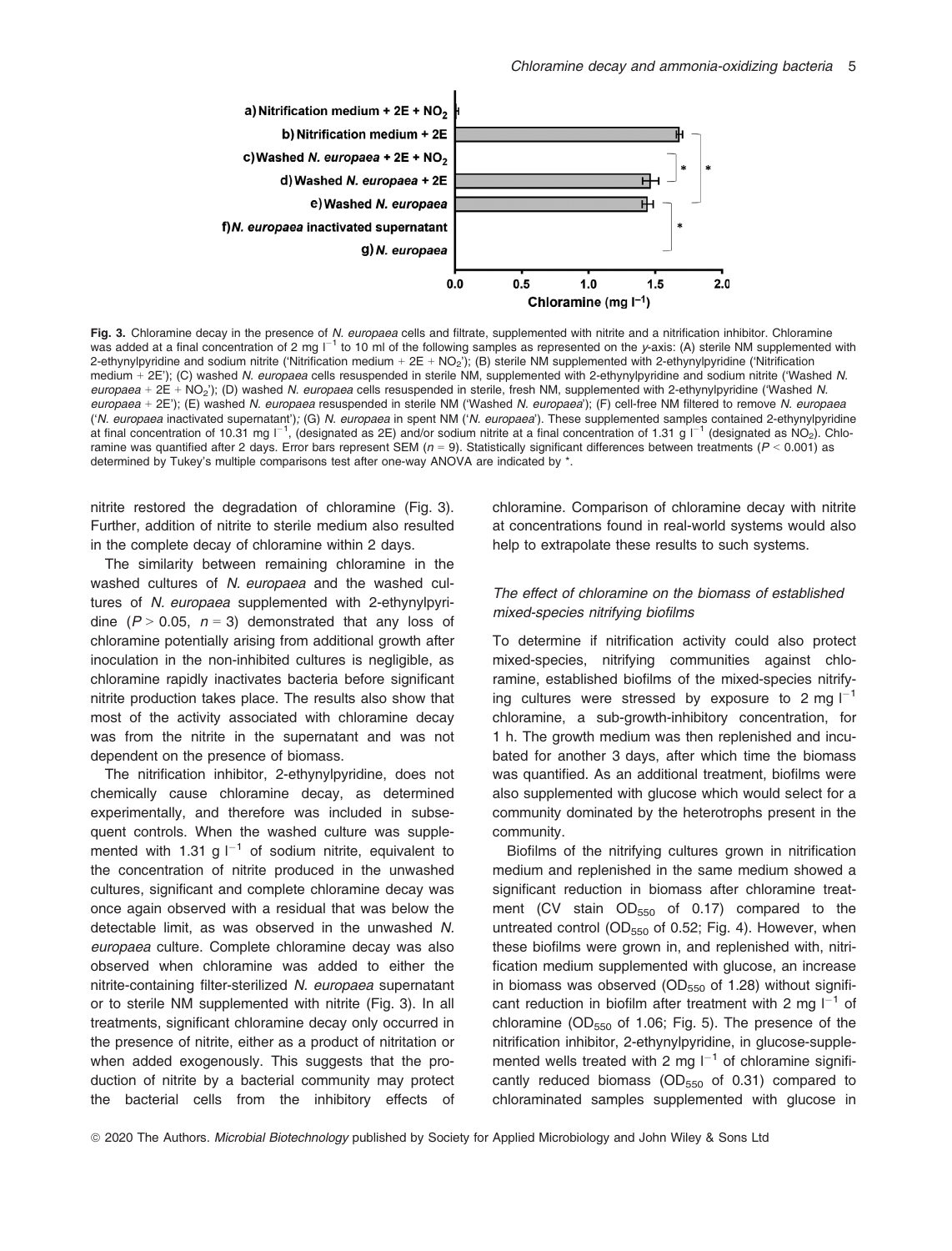#### 6 P. Keshvardoust et al.

the absence of the nitrification inhibitor ( $P < 0.05$ ,  $n = 9$ ). This reduced biomass was similar to the amount of biomass of the chloraminated samples grown in, and replenished with, nitrification medium ( $OD_{550}$  of 0.17). However, the inclusion of 2-ethynylpyridine in the glucose-supplemented wells (without chloramine treatment) did not inhibit biofilm formation (OD<sub>550</sub> of  $\sim$  1.3) and hence the 2-ethynylpyridine alone was not growth-inhibitory towards heterotrophic bacteria at this concentration, in the presence of glucose.

# **Discussion**

In this study, we have demonstrated a role for AOB in the decay of chloramine and the protection of mixedspecies biofilms from chloramination. It was shown that the dominant contributor to the rapid loss of chloramine was the metabolic activity of the AOB, with the nitrite produced by AOB directly causing significant chloramine decay. Thus, the biochemical nitrite barrier formed by AOBs within biofilms may enable the persistence of multispecies nitrifying biofilms after chloramination. Additionally, inhibition of nitrite production through the addition of 2-ethynylpyridine greatly diminished the resistance of these biofilms to chloramination. The effect of nitrite on chloramine decay was far greater and more rapid than the effect of alginate, representing organic microbial byproducts or the extracellular matrix on their own.

The use of alginate as a representative for the polysaccharide component of the biofilm matrix demonstrated the non-metabolic contribution of biopolymers produced by microorganisms (Boyd and Chakrabarty, 1995),



Fig. 4. The addition of chloramine to pre-formed biofilms of mixedspecies nitrifying cultures in NM results in the loss of biomass. Four-day biofilms grown in NM were treated with 2 mg  $I^{-1}$  of chloramine for 1 h. The supernatant was removed and fresh NM was added before incubation for 3 days at 25°C with shaking at 100 r.p.m, followed by measurement of biofilm biomass. Error bars represent SEM ( $n = 9$ ). Statistically significant difference from the untreated control  $(P < 0.0001)$  as determined by a two-tailed unpaired *t*-test is indicated by  $*$ .



Fig. 5. Biofilms of glucose-supplemented mixed-species nitrifying cultures grown with or without 2-ethynylpyridine, a nitrification inhibitor, before and after exposure to chloramine. Biofilms grown for 4 days in NM with 200 mg  $I^{-1}$  of glucose, with and without 10.31 mg  $I^{-1}$  of 2-ethynylpyridine were treated with 2 mg  $I^{-1}$  of chloramine for 1 h. The supernatant was then removed and fresh NM with glucose, with and without 2-ethynylpyridine (final concentration of 10.31 mg  $I^{-1}$ ) was added before incubation for a further 3 days at 25°C with shaking at 100 r.p.m., followed by measurement of biomass. The designation of 'Glucose' refers to NM with 200 mg  $I^{-1}$  of glucose, and the designation of '2E' refers to the inclusion of 2-ethynylpyridine to a final concentration of 10.31 mg  $I^{-1}$ . Error bars represent the SEM ( $n = 9$ ). Statistically significant differences ( $P < 0.001$ ) as determined by Tukey's multiple comparisons test following two-way ANOVA are indicated by \*.

especially during biofilm development, to chloramine decay. Further, by using the purified form of alginate, it is possible to separate the putative biofilm matrix material's effect on chloramine decay from other products or components of bacterial cells. It is also possible that other natural organic materials (NOM) present in drinking water systems could have a similar effect as alginate in mediating the decay of chloramine. It has been previously shown that a mucoid strain of P. aeruginosa produced between 200 and 500  $\mu$ g mg<sup>-1</sup> alginate per cell dry weight, which is almost 10-fold higher than what we tested here, 50  $\mu$ g ml<sup>-1</sup>. Thus, the concentrations tested in this study are realistic relative to the amounts of polysaccharide present in the biofilm matrix of P. aeruginosa (Hassett, 1996). The overproduction of organic matter has previously been observed in alginateoverproducing mucoid P. aeruginosa strains, where the production of alginate was protective against oxidative stress (Mathee et al., 1999; Cochran et al., 2000; Hentzer et al., 2001; Periasamy et al., 2015). However, further investigations into the amounts of EPS found in realworld biofilms and identification of the specific biopolymers found in those would be important to better understand their role in chloramine decay in those systems.

We observed that the AOB were observed to be poor biofilm formers on their own, as has been previously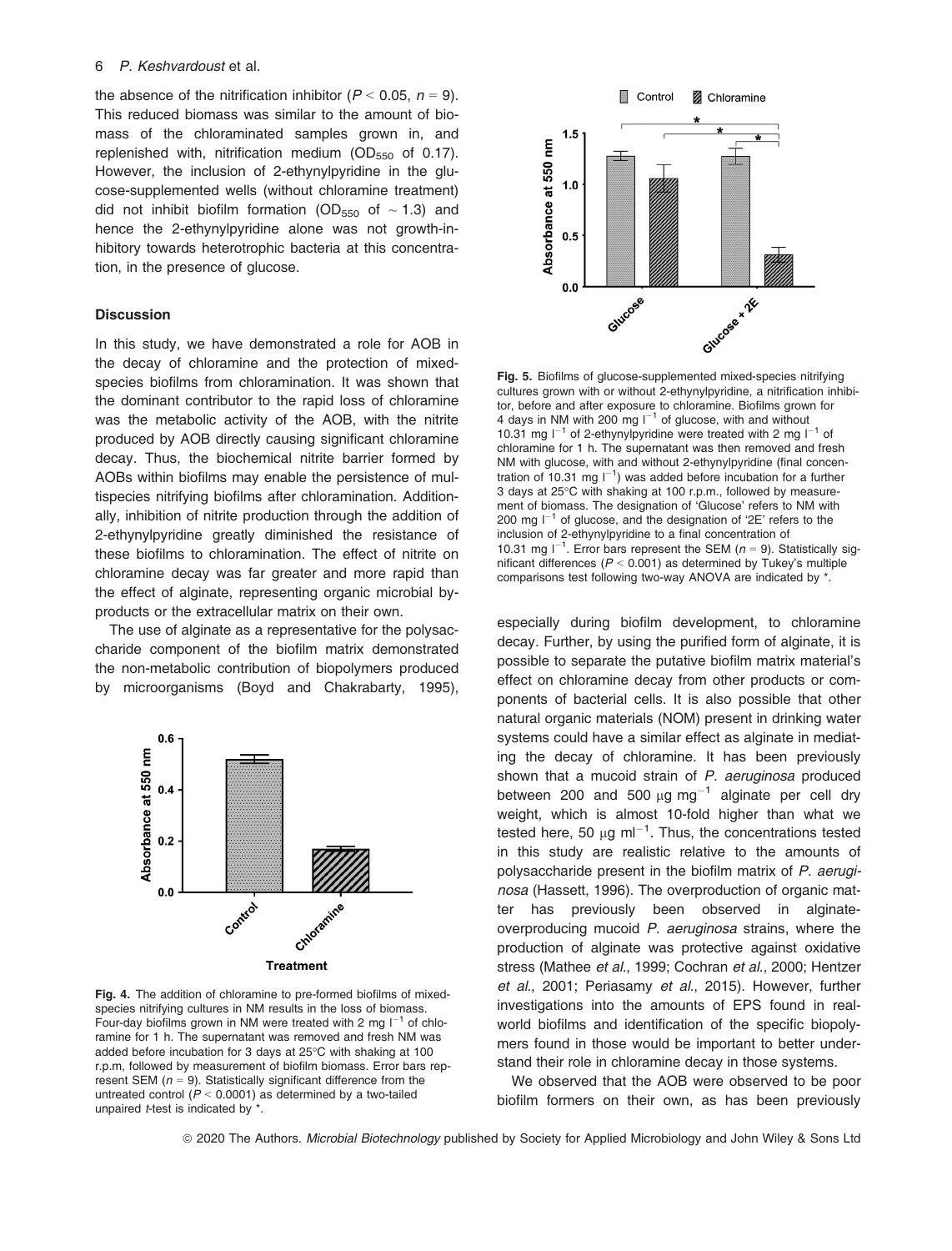reported (Tsuneda et al., 2001), but readily became incorporated into biofilms when grown in the presence of heterotrophic bacteria, e.g. P. aeruginosa (Keshvardoust et al., 2019). It is possible that the heat treatment used to inactivate P. aeruginosa or the AOB culture may have altered the proteins or other cellular components, e.g. through denaturation, which may affect chloramine decay. However, the chloramine decay patterns for the heat-inactivated and live P. aeruginosa cultures are similar and therefore the heat treatment appears to have had little overall impact on this effect. Future work could further address the impact of the purified biofilm matrix components from P. aeruginosa and to investigate what, if any, EPS is produced by AOB when they become incorporated into a biofilm. To further separate the role of polysaccharides from other cellular components on chloramine decay, future work could also take advantage of P. aeruginosa mutants that do not produce detectable amounts of polysaccharide matrix. As noted above, the specific matrix biopolymers associated with real-world drinking water biofilms may be chemically distinct from alginate, and therefore, it will be important to identify and test those matrix components for their impact on chloramine decay.

In addition to this non-metabolic contribution of heterotrophic bacteria, bacterial metabolism has an overwhelmingly significant role in the removal of chloramine. The decay of chloramine in the presence of nitrite is well-supported in the literature; for example, Vikesland et al. (2001) calculated that this decay produces one molecule of nitrate and one molecule of ammonia for every molecule of nitrite that reacts with chloramine. While it is not possible to directly compare chloramine degradation rates between the P. aeruginosa and mixed-species cultures, the results none the less highlight that biochemically mediated removal of chloramine is greater than the abiotic removal process. Here, it has been shown that incubation of the mixed-species nitrifying culture with chloramine resulted in the significant loss of chloramine, even though the total cell density of the nitrifying culture was much lower than that of the non-nitrifying culture of P. aeruginosa. This effect was generally not observed when the nitrifying culture was heat-inactivated, suggesting a significant role for metabolic activity in chloramine decay by this community. Experiments with washed, pure cultures of N. europaea supplemented with nitrite indicated that this effect was almost entirely due to the reaction of chloramine with nitrite, the product of ammonia oxidation.

When supplemented with glucose during growth and after exposure to 2 mg  $I^{-1}$  of chloramine for 30 min, biofilms of the mixed-species nitrifying culture appeared to be insensitive to chloramination, as there was no reduction in biofilm biomass. This protection was lost upon inclusion of 2-ethynylpyridine, which blocks the production of nitrite from ammonia oxidation, in the glucosesupplemented wells. This suggests a mechanism by which ammonia-oxidizing bacteria protect microbial communities from chloramine treatment is through the production of nitrite. Interestingly, it has previously been shown that when the mixed-species biofilm was grown in the presence of glucose, members of the Nitrosomonadaceae decreased from approximately 50% to < 1% of the community while maintaining the same nitrite concentrations (Keshvardoust et al., 2019). The maintenance of nitrite production levels would suggest that this reduction in the relative amount of Nitrosomonadaceae is likely due to the increased numbers of heterotrophs rather than the reduction in absolute numbers of Nitrosomonadaceae (Petrovich et al., 2017; Keshvardoust et al., 2019).

It is known that chloramine penetrates bacterial biofilms up to 170-fold faster than free chlorine, although this does not correlate to an immediate loss of cell viability (Lee et al., 2011; Pressman et al., 2012). As chloramine is less reactive than free chlorine, treatment with chloramine may result in the retention of chloramine within the biofilm matrix, even after the replenishment of media in the test wells. Although the biofilm matrix in biofilms reacts with chloramine and facilitates the decay of the disinfectant, this decay is not instantaneous, as shown by the alginate co-incubation experiments. Any residual disinfectant within the matrix would also have rapid deleterious effects on cells and negatively affect the stability of the biofilm. These results suggest that the biofilm matrix alone cannot fully protect biofilms against chloramine, and a biofilm capable of maintaining an active population of AOB would possess an intrinsic chloramine removal pathway in the biofilm matrix through the steady production of nitrite, which may rapidly react with chloramine to release ammonia (Vikesland et al., 2001). By increasing chloramine demand in this way, AOB may help to increase biofilm stability and this effect would be extended to other species present within the biofilm. This would be supported by the spatial organization of nitrifying biofilms and aggregates, as AOB may be found throughout the biofilm but tend to localize at the surface where nutrient exchange and oxygen availability are best supported (Schramm et al., 1998; Okabe et al., 1999).

Although a study by Pressman et al. (2012) clearly demonstrated a role for nitrification in resistance to disinfection by chloramine, Pressman et al. (2012) suggested that the role of free ammonia was to increase the persistence of viable biomass and thus allow for faster recovery after cessation of chloramination. These results highlight the importance of considering chloramine decay as a microbial community-based problem rather than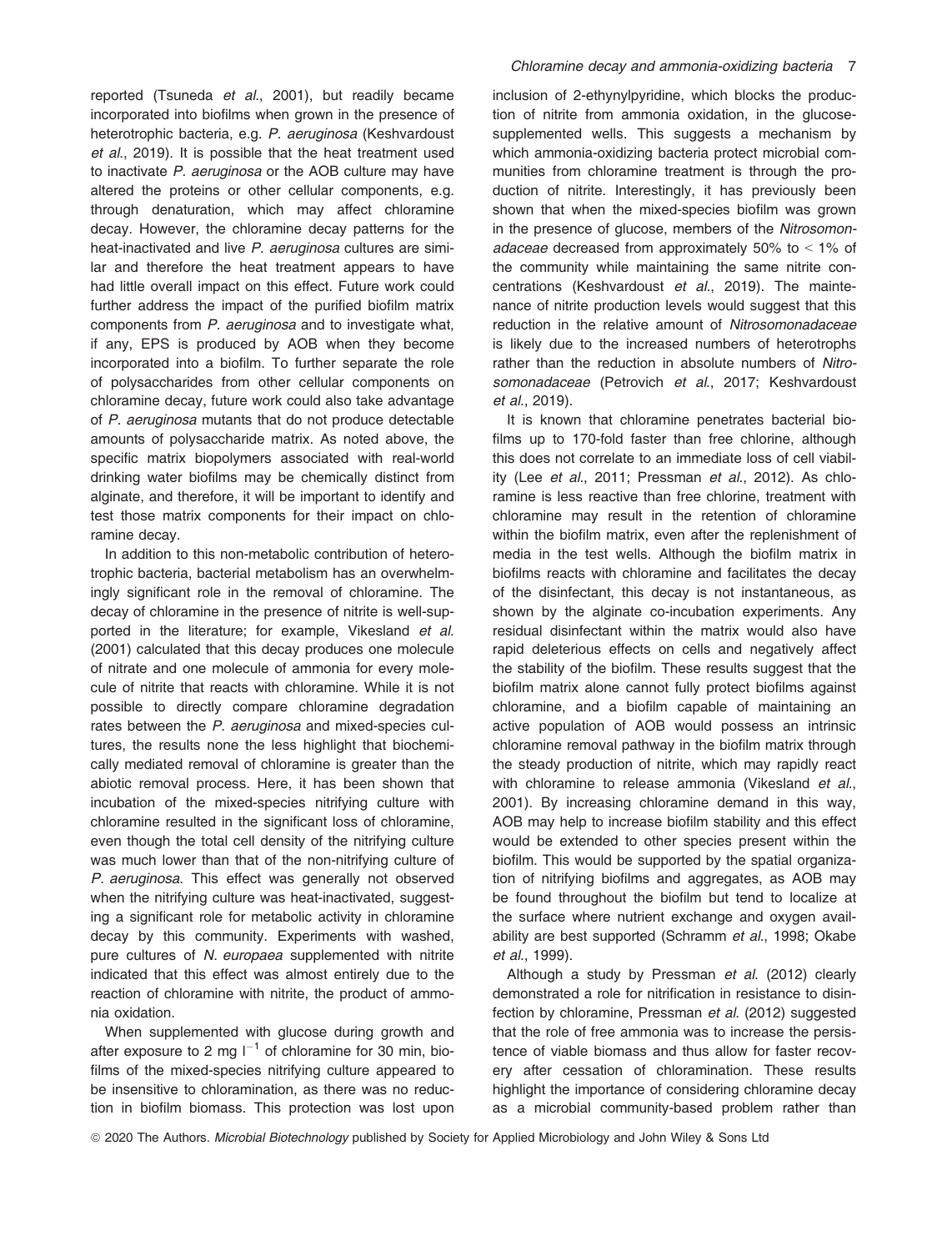being limited to the activity of a single population of bacteria.

Therefore, to expand on the conclusions offered by Pressman et al. (2012), we offer here a laboratory-based model where it is suggested that mixed-community biofilm formation is protective from the effects of chloramine by two intertwined mechanisms (Fig. 6). First, the secretion of biofilm matrix polymers, such as alginate, that will react with chloramine. This mechanism may also release free ammonia from chloramine that would then increase the concentration of substrate available to ammonia-oxidizing organisms present. In doing so, this would further enhance the second mechanism, the release of nitrite, which contributes to rapid chloramine decay. If the nitrite is concentrated in the biofilm matrix where it is produced before diffusion, this would represent a dual active, protective barrier to prevent chloramine from inhibiting the community members. Thus, the novelty of our study is indirectly linking biofilm structure and nitrification to a localized protective effect from AOBs within multispecies biofilms, rather than to just biofilm recovery or systemic chloramine decay. Future work based on this hypothetical model could directly test various aspects, such as whether nitrite and ammonia indeed become concentrated in the matrix and if the amount of ammonia produced can further support ammonia oxidation by the AOB within the biofilm community. While it remains to be experimentally demonstrated, the retention of nitrite in the matrix may overcome the dilution effects in high flow-through systems such as water distribution pipes. As nitrite-oxidizing bacteria frequently co-localize with AOBs in biofilms to better facilitate the exchange of nitrite (Schramm et al., 1996; Okabe et al., 1999), this suggests a significant localized concentration of available nitrite in the regions of a biofilm housing AOBs. The use of micro-electrode-based sensors to quantify chloramine and oxygen (Lee et al., 2011) in future studies would allow precise determination of chloramine penetration and activity between conditions of active and inhibited nitrification.

The limitations of the model biofilm system used in this study have previously been discussed (Keshvardoust et al., 2019), particularly in relation to shear stress forces normally occurring in water pipelines. The experiments conducted here only assessed short-term responses, as these may provide more immediate correlation with relatively sudden changes, such as fluctuating concentrations of ammonia. Future work should consider the longevity of such changes in microbial communities and their impact on disinfection practices. Although future work should consider expansion of this experimental model system to include continuous flow culture conditions for enhanced applicability to real-world water distribution systems, the model allowed for small-scale



Fig. 6. Multiple pathways result in the decay of chloramine. Multiple pathways result in the decay of chloramine. (1) Chloramine from bulk water reacts with polysaccharides that comprise the biofilm matrix (shaded section), forming free ammonia and chloride. The ammonia may then be oxidized by AOBs, generating nitrite. (2) Chloramine that penetrates the biofilm reacts with nitrite (produced by AOBs), forming free ammonia and nitrate. Importantly, this reaction may also occur outside of the biofilm as nitrite leaves the biofilm. The ammonia may then be oxidized by AOBs, generating more nitrite. (3) AOBs assimilate inorganic carbon, producing organic carbon compounds and nitrite as part of their life cycle. The organic carbon may then be released, either through secretion or during cell turnover, and becomes available to HTBs. (4) HTBs may consume the organic carbon compounds released by AOBs, producing polysaccharides necessary for the development of the biofilm matrix, which in turn provides protection from disinfection by chloramine. AOBs, ammonia-oxidizing bacteria; HTBs, heterotrophic bacteria; NOBs = nitrite-oxidizing bacteria.

testing and screening of interactions between chloramine, AOBs and heterotrophic bacteria, while providing avenues for decoupling these interactions for further study. As this work presents a model for initial consideration and evaluation of mechanisms of chloramine decay by biofilm, it is expected that further study of specific mechanisms would eventually be conducted in systems with nutrient and flow characteristics more representative of drinking water distribution systems, such as in actual testing pipelines. Additionally, detailed biochemical studies focused on the specific rates of auto-oxidation, reaction kinetics under different substrate concentrations etc. would be invaluable to develop a detailed and potentially predictive model of this process.

This work highlights the importance and effect of AOBs in laboratory biofilm systems and the potential of AOBs to protect mixed-species biofilms from disinfection by chloramination. It is therefore suggested that future water disinfection strategies could incorporate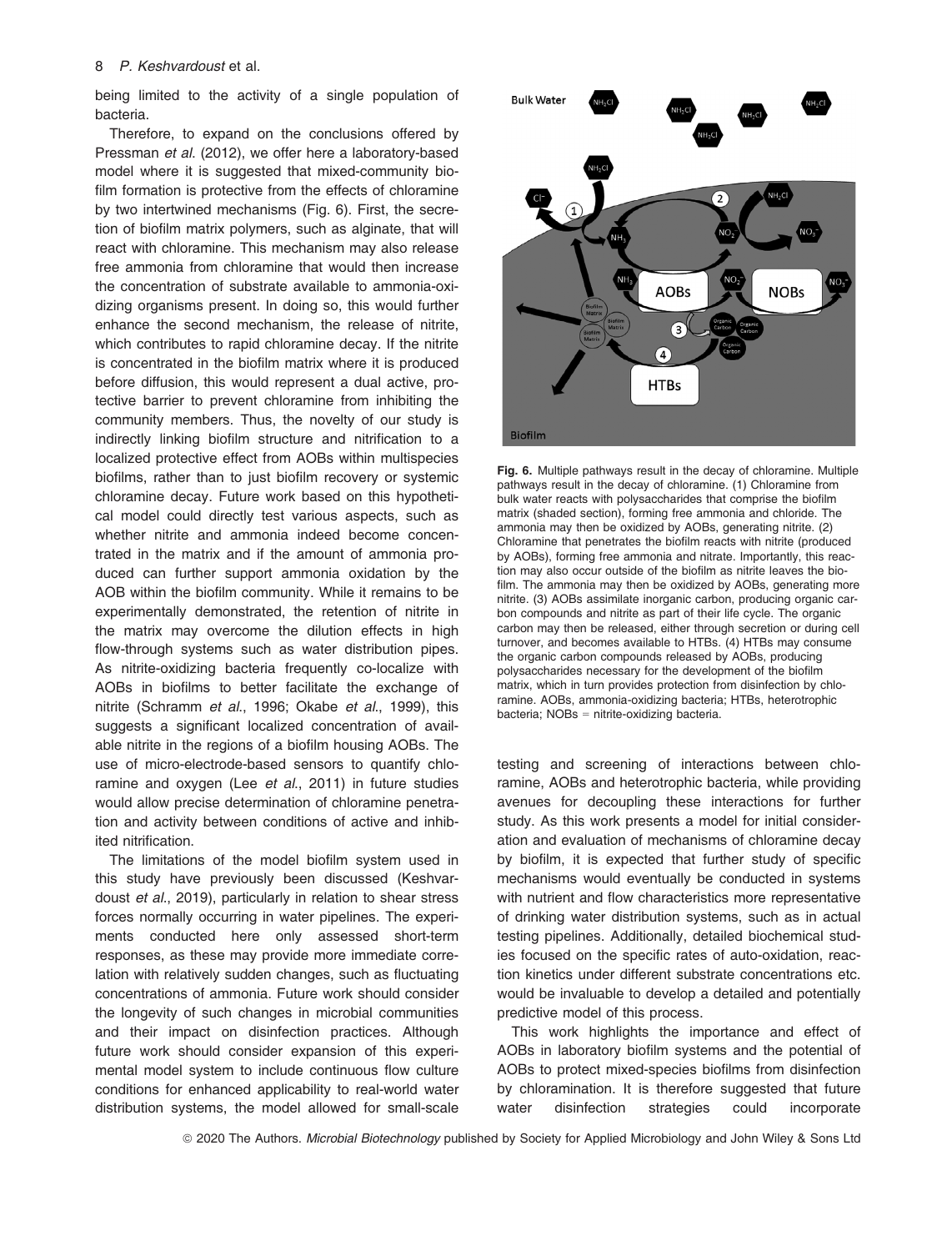mechanisms to specifically target AOBs and ammonia oxidation/nitritation, whether through nutrient limitation or active inhibition, to diminish chloramine demand in drinking water distribution systems.

# **Conclusions**

This study showed that:

- Organic microbial by-products from heterotrophic bacteria (represented by alginate) slowly degraded chloramine in a dose-dependent manner, but the dominant contributor to the rapid loss of chloramine was the metabolic activity of the AOB biofilm.
- Active nitritation allowed for the persistence of laboratory biofilms after chloramination.
- Inhibition of nitrite production from the oxidation of ammonia greatly diminished the resistance of laboratory biofilms to chloramination.

#### Experimental procedures

# Bacterial strains, cultures and growth media

Ammonia-oxidizing bacteria (AOBs) were grown in minimal nitrification medium (NM; Stein and Arp, 1998a,b) at 30°C with agitation at 100 r.p.m. The medium contained final concentrations of 3.3 g  $I^{-1}$  (NH<sub>4</sub>)<sub>2</sub>SO<sub>4</sub>, 5.85 g  $I^{-1}$  $KH_2PO_4$ , 0.48 g  $I^{-1}$  NaH<sub>2</sub>PO<sub>4</sub>, 90 mg  $I^{-1}$  MgSO<sub>4</sub>, 22 µg  $I^{-1}$  CaCl<sub>2</sub>, 1.5 mg  $I^{-1}$  FeSO<sub>4</sub>/5 mg  $I^{-1}$  EDTA (a chelated iron mixture), 80 ng  $I^{-1}$  CuSO<sub>4</sub> and 400 µg  $I^{-1}$  $Na<sub>2</sub>CO<sub>3</sub>$ , at a pH of 8.5.

Nitrosomonas europaea (ATCC 19718) pure cultures or a commercial nitrifying culture (Bio-Culture; AquaSonicTM, Sydney, NSW, Australia), containing ammonia-oxidizing bacteria, nitrite-oxidizing bacteria and heterotrophic bacteria, were used in this study, expanding upon a modelling system described previously (Keshvardoust et al., 2019). This community and biofilm model was used as an experimental laboratory system to enable relatively rapid experiments, that incorporate the biochemical functionality of AOB coupled with the biofilm-forming ability of co-occurring species. For chloramine decay experiments with N. europaea cultures and biofilm experiments with the mixed-species nitrifying community, nitrifying bacterial cultures were inoculated directly from glycerol stocks into 100 ml of NM in aerated Erlenmeyer flasks (500 ml), incubated in the dark at 30°C with agitation at 100 r.p.m. for either 14 days (mixed-species nitrifying culture) or 30 days (N. europaea pure cultures). Preliminary studies determined that this incubation time allowed the mixed-species culture to form aggregates and the measurable nitrite concentrations increased to between 0.69 g  $I^{-1}$  and 1.73 g  $I^{-1}$ (representing 10 and 25 mM, respectively), with

maximum nitrite concentrations of approximately 2 g  $I^{-1}$ , suggesting that nitritation was occurring. Previous studies have indicated that the toxic effect of nitrite on ammonia monooxygenase occurred only at concentrations greater than 30 mM and that such effects were reversible upon washing the cells (Stein and Arp, 1998a, b). After 14 days, the bacterial culture was mixed by vortexing to more evenly distribute the floccular biomass before 1 ml was subcultured into 100 ml of fresh NM in aerated flasks, which were then incubated for another 3 days (designated as the 3 day pre-culture), until aggregates were visible and the concentration of nitrite produced was again between 46 and 115 mg  $I^{-1}$ . The presentation of aggregates was used as a visual cue for the maturity of the culture, as this coincided with significant nitrite production.

Pseudomonas aeruginosa PAO1 (Holloway, 1955), which is an opportunistic pathogen and has been associated with cases of contamination in water distribution systems (Xue et al., 2013), was chosen as a model heterotrophic bacterium for chloramine decay studies. P. aeruginosa was grown in M9 minimal medium with glucose  $(0.68 \text{ g l}^{-1} \text{ Na}_2\text{HPO}_4, 0.3 \text{ g l}^{-1} \text{ KH}_2\text{PO}_4,$ 50 mg l<sup>-1</sup> NaCl, 99 mg l<sup>-1</sup> NH<sub>4</sub>Cl, 0.24 g l<sup>-1</sup> MgSO<sub>4</sub>, 11 mg  $I^{-1}$  CaCl<sub>2</sub>, 0.2 g  $I^{-1}$  glucose, pH 7.0) at 37°C as previously described (Kukavica-Ibrulj et al., 2008).

#### Chloramine formation

Chloramine was prepared freshly for each experiment as described (Hach Company, 2014). Briefly, 813 µl of 55 g  $I^{-1}$  sodium hypochlorite (45 mg of available chlorine; Sigma-Aldrich, USA) was added to a 50 ml solution of 763.6 mg  $I^{-1}$  ammonium chloride in chlorine demandfree deionized water adjusted to pH 8.5. After gently mixing for 1 min, deionized water was added to a final volume of 100 ml and stirred for a further 1 min. The resulting solution represented a  $100\times$  stock of chloramine (450 mg  $I^{-1}$  final concentration) that was used within 1 h. The concentration of chloramine was measured using the N,N-diethyl-p-phenylenediamine (DPD) colorimetric method (Rice et al., 1999). Briefly, 50 µl of phosphate buffer (800 mg  $I^{-1}$  of ethylenediaminetetraacetic acid (EDTA), 24 g  $I^{-1}$  of Na<sub>2</sub>HPO<sub>4</sub> and 46 g  $I^{-1}$ of  $KH_2PO_4$ ) was added to a 1-ml plastic cuvette, followed by 50  $\mu$ l of the DPD colorimetric reagent (8 ml  $I^{-1}$ of 25% H<sub>2</sub>SO<sub>4</sub>, 200 mg  $I^{-1}$  of disodium-EDTA, 1.1 g  $I^{-1}$ of N,N-Diethyl-p-phenylenediamine [DPD]). One millilitre of the sample was then added and mixed by inversion of the cuvette three times. The absorbance of the sample was immediately measured using a NovaSpec II visible light spectrophotometer (Pharmacia Biotech, Sweden) at 515 nm (Reading A). To measure monochloramine, the cuvette was immediately removed, supplemented with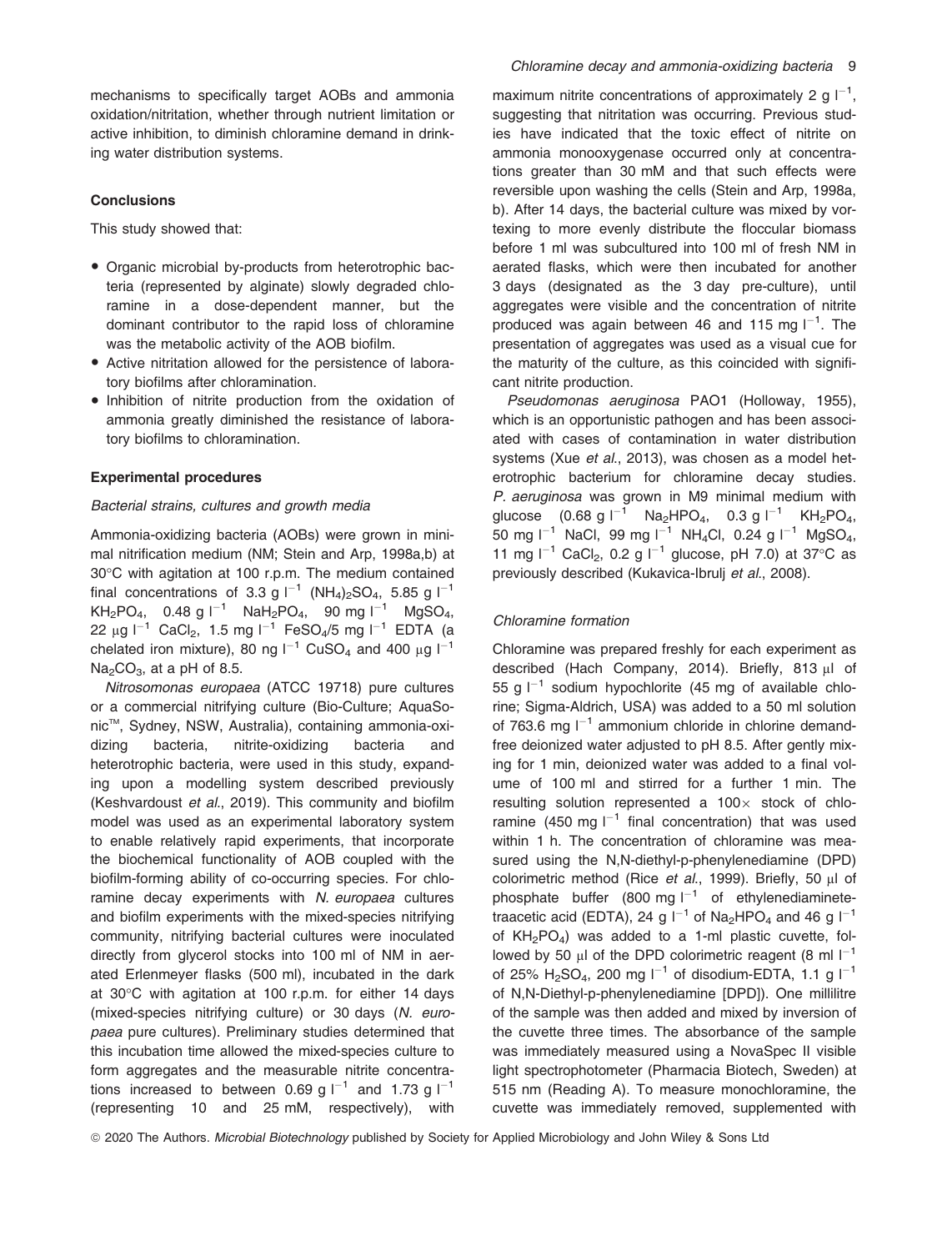10  $\mu$ l of a 1 g  $I^{-1}$  stock of potassium iodide, inverted three times and re-inserted into the spectrophotometer (Reading B). The monochloramine concentration was determined as (Reading B–Reading A), compared against a standard curve using KMnO<sub>4</sub>.

# Chloramine decay in the presence of heterotrophic bacteria and polysaccharides

To simulate the polysaccharide components of the biofilm matrix, a 100 mg  $I^{-1}$  stock solution of alginic acid (alginate; Sigma-Aldrich) in deionized water was diluted to 0 (control), 1, 5, 10, 20, 25, 30, 40 or 50 mg  $1^{-1}$  with deionized water and 10 ml of each concentration was added to three replicate screw-capped sterile scintillation vials. Chloramine was added to a final concentration of 4.5 mg  $I^{-1}$  before incubation in the dark at 25°C with shaking at 100 r.p.m.

To determine a potential role for the metabolism of bacteria in chloramine decay, a flask containing either a 3-day pre-culture of the mixed-species nitrifying community or an overnight culture of P. aeruginosa in M9 minimal medium ( $OD_{600}$  of 0.5) was divided into two equal aliquots, which were either kept intact ('live' culture) or inactivated by autoclaving at 121°C for 15 min ('inactivated'). The live and dead cultures were then diluted to 0 (control), 1%, 25%, 50% or 75% of their initial concentrations with deionized water, and 10 ml of each combination was transferred to 20-ml scintillation vials. Chloramine was then added to a final concentration of 4.5 mg  $I^{-1}$  before incubation in the dark at 25°C with gentle agitation. Chloramine was quantified daily over 3 days, from cell-free supernatants passed through a 0.22-µm pore-size filter (Millex®, Merck Millipore, United States).

# Chloramine decay in the presence of ammonia-oxidizing bacteria

A flask containing a 14-day-old culture of N. europaea (nitrite concentration of 1.31 g  $I^{-1}$ ) in nitrification medium (NM) was divided into separate aliquots which were either (i) kept intact (whole culture), (ii) filtered through 0.22-µm pore-size filters (cell-free supernatants) or (iii) bacterial cells were washed twice with one volume of sterile NM and then resuspended in one volume of NM (pH 8) in order to lower the concentration of nitrite below the limit of detection (nitrite-free culture). Ten millilitres of each solution were transferred into 20-ml scintillation vials and treated with the nitrification inhibitor, 2-ethynylpyridine (final concentration of 10.31 mg  $I^{-1}$ ; Chen et al., 1995), and/or sodium nitrite (final concentration of 1.38 g  $I^{-1}$ , equal to that of the unwashed culture reflecting the amount of nitrite naturally made through ammonia oxidation under the conditions used here). 2 ethynylpyridine inhibits nitrification by specifically binding to the copper-based active site of the AMO enzyme to inactivate its function (McCarty, 1999). This concentration of 2-ethynylpyridine was experimentally determined to not cause chloramine decay for the duration of the experiment while still completely inhibiting nitrification and nitrite production (data not shown). Each condition was tested in three independent experiments.

Experiments included the following samples: (i) N. europaea in spent NM; (ii) cell-free NM filtered to remove N. europaea; (iii) washed N. europaea resuspended in sterile NM; (iv) washed N. europaea resuspended in sterile, fresh NM, supplemented with 2-ethynylpyridine; (v) washed N. europaea resuspended in sterile NM, supplemented with 2-ethynylpyridine and sodium nitrite; (vi) sterile NM supplemented with 2-ethynylpyridine; and (vii) sterile NM supplemented with 2-ethynylpyridine and sodium nitrite. Chloramine was then added to each vial to a final concentration of 2 mg  $I^{-1}$  before incubation in the dark at 25°C with shaking at 100 r.p.m. Chloramine was measured after 2 days, allowing time for decay to occur through the various potential pathways investigated.

# Biofilm assays with mixed-species, nitrifying cultures

For biofilm experiments, mixed-species nitrifying cultures were used as part of a previously described modelling system (Keshvardoust et al., 2019). Biofilms were grown from a 1:100 dilution of a 3-day pre-culture in 2 ml of fresh NM into 12-well microtitre plates that were then sealed with Parafilm M® (Bemis, USA), covered with aluminium foil and incubated at 25°C on an orbital shaker with agitation at 100 r.p.m for an initial time of 3 days. The medium was carefully removed and replaced with fresh NM, and the plates were incubated for an additional 24 h, before analysing the biofilm or testing its resistance to chloramine treatment.

These conditions were determined here to be optimal for the growth of mixed-species nitrifying biofilms in the absence of any treatment and provided the best yield of biomass (data not shown). After the final incubation, biofilm biomass was analysed by using crystal violet (CV) staining (O'Toole, 2011). Briefly, the supernatant was removed and biofilms were washed once with phosphate-buffered saline (PBS, 2 ml) to remove non-attached bacteria, before adding 2 ml of a CV stain solution consisting of a 10 times dilution in deionized water of a commercial CV solution (Becton Dickinson, USA). The plates were then incubated at 25°C for 15 min, before washing the wells twice with PBS. Finally, CV remaining in the wells was solubilized with 2 ml of 96% ethanol (15 min incubation) and quantified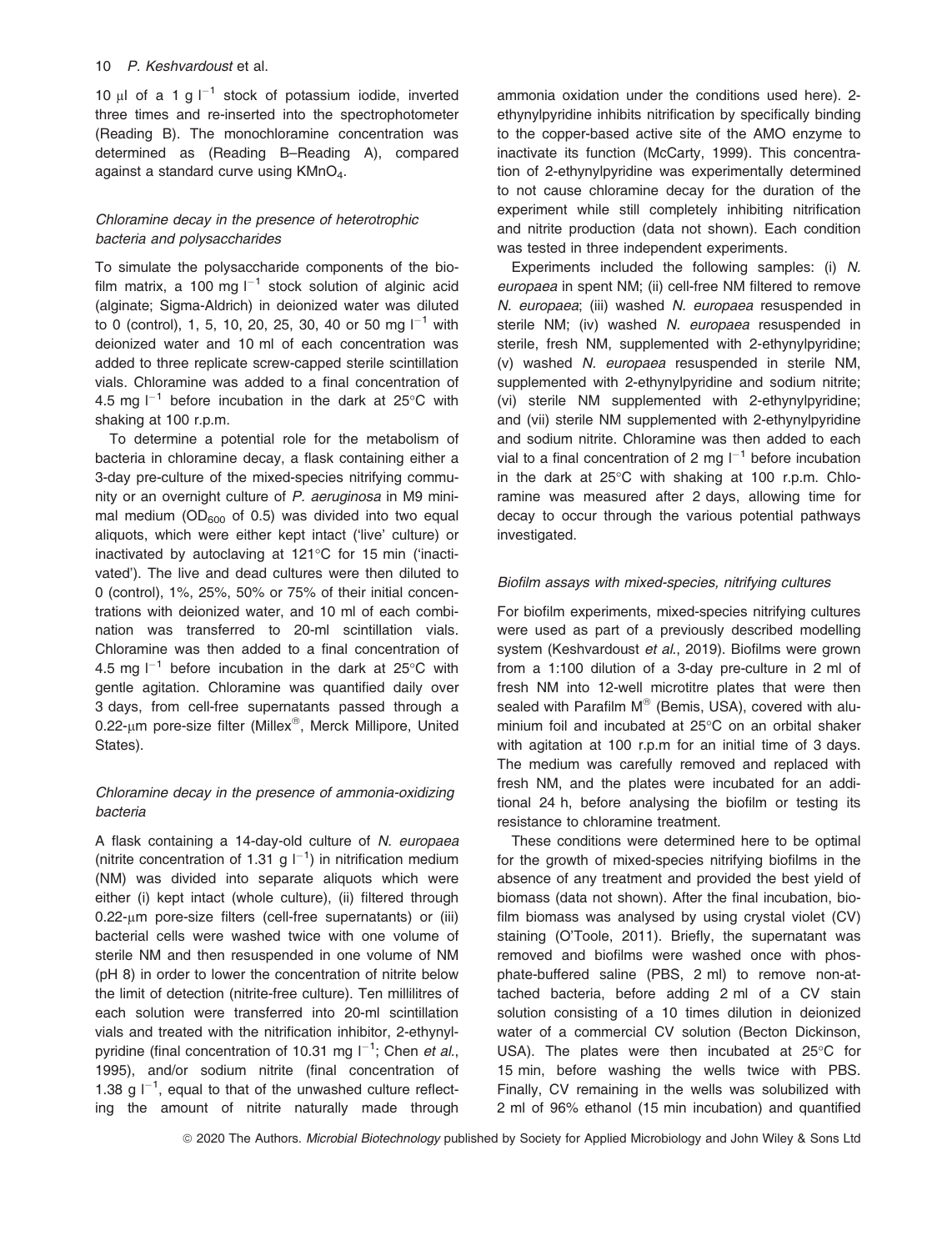$(OD_{550})$  using a Wallac 1420 Victor<sup>2</sup> spectrophotometer (PerkinElmer, USA).

To test the effect of various treatments on biofilm formation, mixed-species nitrifying biofilms were cultivated as described above and compounds were added to the growth medium for the first 3-day culture phase as well as for the last 24-h incubation, including glucose to a final concentration of 200 mg  $I^{-1}$ , or 2-ethynylpyridine to a final concentration of 10.31 mg  $I^{-1}$ . Glucose was added to promote the growth of heterotrophic bacteria, particularly in the presence of nitrification inhibitors. As it was previously demonstrated that the growth of heterotrophic bacteria in this system was dependent on nitritation by AOBs, this provided an avenue to decouple this metabolic reliance.

For chloramine resistance tests, biofilms were developed for the initial 3-day phase in the absence of chloramine, then the supernatant was removed and replaced with 2 ml of sterile deionized water containing 2 mg  $I^{-1}$ of freshly prepared chloramine, or water only for control wells, and the plates were incubated for a further 1 h, giving a contact time value of 120 mg min  $I^{-1}$ . This contact time value was intentionally below the value needed for the 3 log inactivation of Giardia cysts (750 mg min  $I^{-1}$ ) or 4 log inactivation of viruses (497 mg min  $I^{-1}$ ; USEPA, 1998; benchmarks used for water disinfection), to stress, but not eradicate, the biofilms. Deionized water was used instead of NM during treatment with chloramine to reduce any potential confounding effect by ammonia in the NM. After 1 h, the supernatant was removed and replaced with fresh NM, with or without glucose and 2-ethynylpyridine, and the plates were incubated for a further 3 days. For these experiments, a duplicate set of plates was used to enable measurement of biomass before and after treatment with chloramine.

### Statistical analysis

Statistics analyses were performed using PRISM 6.04 graphing software (GraphPad Software, USA). T-tests, one-way ANOVA and two-way ANOVA were performed as appropriate, followed by Tukey's multiple comparisons test. Results with a P value of less than 0.05 were deemed statistically significant.

#### Acknowledgements

This work was supported by the Australian Research Council [grant number LP110100459]. Additional support was provided by the Singapore Centre for Environmental Life Sciences Engineering (SCELSE), whose research is supported by the National Research Foundation Singapore, Ministry of Education, Nanyang Technological University and National University of Singapore, under its Research Centre of Excellence Programme.

#### Conflict of interest

None declared.

# Author contributions

P.K., N.B. and S.R. conceived the initial experimental plan, which was further developed and refined by M.C. and V.A.A.H, and N.B. and S.R. contributed to the funded grant for support for the project. P.K. conducted the experimental work with help from V.A.A.H. All authors contributed to data analysis and writing of the manuscript.

#### **References**

- Andersson, A.F., and Banfield, J.F. (2008) Virus population dynamics and acquired virus resistance in natural microbial communities. Science 320: 1047-1050.
- AWWA Disinfection Systems Committee (2008) Committee Report: Disinfection Survey, Part 2–Alternatives, Experiences, and Future Plans (PDF). J Am Water Works Assoc 100: 110–124.
- Barraud, N., Hassett, D.J., Hwang, S.-H., Rice, S.A., Kjelleberg, S., and Webb, J.S. (2006) Involvement of nitric oxide in biofilm dispersal of Pseudomonas aeruginosa. J Bacteriol 188: 7344–7353.
- Batchelor, S.E., Cooper, M., Chhabra, S.R., Glover, L.A., Stewart, G.S., Williams, P., and Prosser, J.I. (1997) Cell density-regulated recovery of starved biofilm populations of ammonia-oxidizing bacteria. Appl Environ Microbiol 63: 2281–2286.
- Bazire, A., Dheilly, A., Diab, F., Morin, D., Jebbar, M., Haras, D., and Dufour, A. (2005) Osmotic stress and phosphate limitation alter production of cell-to-cell signal molecules and rhamnolipid biosurfactant by Pseudomonas aeruginosa. FEMS Microbiol Lett 253: 125–131.
- Blackmer, A., Bremner, J., and Schmidt, E. (1980) Production of nitrous oxide by ammonia-oxidizing chemoautotrophic microorganisms in soil. Appl Environ Microbiol 40: 1060–1066.
- Boyd, A., and Chakrabarty, A. (1995) Pseudomonas aeruginosa biofilms: role of the alginate exopolysaccharide. J Ind Microbiol 15: 162–168.
- Brodtmann, N.V., and Russo, P.J. (1979) The use of chloramine for reduction of trihalomethanes and disinfection of drinking water. J Am Water Works Assoc 71: 40–42.
- Chen, D., Chalk, P., Freney, J., Smith, C., and Luo, Q. (1995) Estimation of nitrification rates in flooded soils. Microb Ecol 30: 269–284.
- Cochran, W., Suh, S.J., McFeters, G., and Stewart, P. (2000) Role of RpoS and AlgT in Pseudomonas aeruginosa biofilm resistance to hydrogen peroxide and monochloramine. J Appl Microbiol 88: 546–553.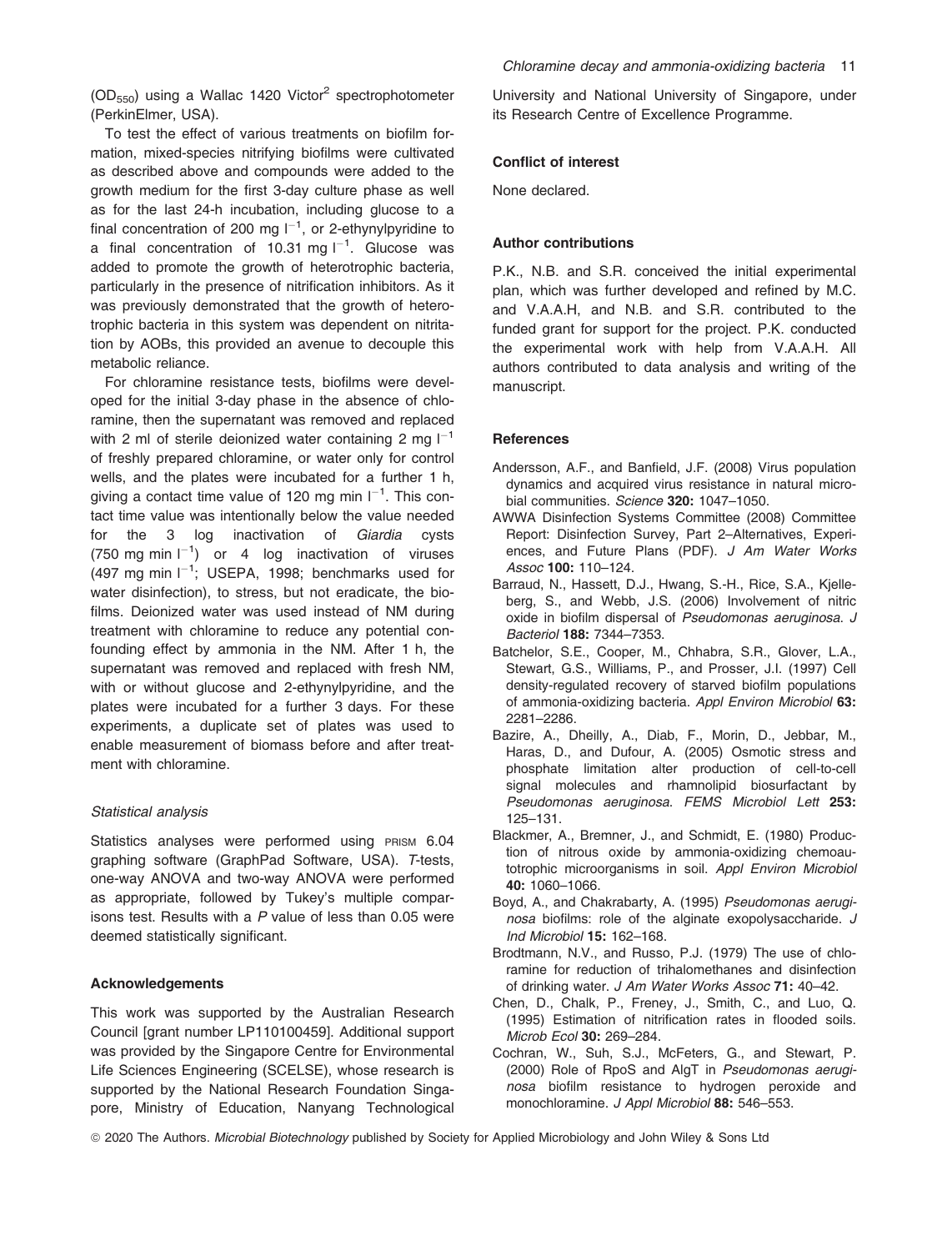- Drenkard, E., and Ausubel, F.M. (2002) Pseudomonas biofilm formation and antibiotic resistance are linked to phenotypic variation. Nature 416: 740–743.
- Flemming, H.-C., and Wingender, J. (2010) The biofilm matrix. Nat Rev Microbiol 8: 623–633.
- Grobe, S., Wingender, J., and Flemming, H.-C. (2001) Capability of mucoid Pseudomonas aeruginosa to survive in chlorinated water. Int J Hyg Environ Health 204: 139-142.
- Hach Company (2014) Chloramine (mono) and nitrogen, free ammonia (indophenol method). Loveland, CO: Hach Company.
- Harvey, P., Taylor, M., and Handley, H. (2015) Widespread environmental contamination hazards in agricultural soils from the use of lead joints in above ground large-scale water supply pipelines. Water Air Soil Pollut 226: 178.
- Hassett, D.J. (1996) Anaerobic production of alginate by Pseudomonas aeruginosa: alginate restricts diffusion of oxygen. J Bacteriol 178: 7322–7325.
- Hentzer, M., Teitzel, G.M., Balzer, G.J., Heydorn, A., Molin, S., Givskov, M., and Parsek, M.R. (2001) Alginate overproduction affects Pseudomonas aeruginosa biofilm structure and function. J Bacteriol 183: 5395-5401.
- Holloway, B.W. (1955) Genetic recombination in Pseudomonas aeruginosa. J Gen Microbiol 13: 572–581.
- Keshvardoust, P., Huron, V.A., Clemson, M., Constancias, F., Barraud, N., and Rice, S.A. (2019) Biofilm formation inhibition and dispersal of multi-species communities containing ammonia-oxidising bacteria. NPJ Biofilms Microbiomes 5: 1–9.
- Krishna, K.B., Sathasivan, A., and Ginige, M.P. (2013) Microbial community changes with decaying chloramine residuals in a lab-scale system. Water Res 47: 4666– 4679.
- Kukavica-Ibrulj, I., Bragonzi, A., Paroni, M., Winstanley, C., Sanschagrin, F., O'Toole, G.A., and Levesque, R.C. (2008) In vivo growth of Pseudomonas aeruginosa strains PAO1 and PA14 and the hypervirulent strain LESB58 in a rat model of chronic lung infection. J Bacteriol 190: 2804-2813.
- Lechevallier, M.W., Cawthon, C.D., and Lee, R.G. (1988) Factors promoting survival of bacteria in chlorinated water supplies. Appl Environ Microbiol 54: 649-654.
- Lee, W.H., Wahman, D.G., Bishop, P.L., and Pressman, J.G. (2011) Free chlorine and monochloramine application to nitrifying biofilm: comparison of biofilm penetration, activity, and viability. Environ Sci Technol 45: 1412–1419.
- Lu, W., Kiéné, L., and Lévi, Y. (1999) Chlorine demand of biofilms in water distribution systems. Water Res 33: 827–835.
- Maestre, J.P., Wahman, D.G., and Speitel, G.E. (2013) Monochloramine cometabolism by Nitrosomonas europaea under drinking water conditions. Water Res 47: 4701–4709.
- Mathee, K., Ciofu, O., Sternberg, C., Lindum, P.W., Campbell, J.I., Jensen, P., et al. (1999) Mucoid conversion of Pseudomonas aeruginosa by hydrogen peroxide: a mechanism for virulence activation in the cystic fibrosis lung. Microbiology 145: 1349–1357.
- McCarty, G.W. (1999) Modes of action of nitrification inhibitors. Biol Fertility Soils 29: 1-9.
- Ochsner, U.A., and Reiser, J. (1995) Autoinducer-mediated regulation of rhamnolipid biosurfactant synthesis in Pseudomonas aeruginosa. Proc Natl Acad Sci USA 92: 6424– 6428.
- Okabe, S., Satoh, H., and Watanabe, Y. (1999) In situ analysis of nitrifying biofilms as determined by in situ hybridization and the use of microelectrodes. Appl Environ Microbiol 65: 3182–3191.
- O'Toole, G.A. (2011) Microtiter dish biofilm formation assay. J Visual Exp 47: 2437.
- Periasamy, S., Nair, H.A.S., Lee, K.W.K., Ong, J., Goh, J.Q.J., Kjelleberg, S., and Rice, S.A. (2015) Pseudomonas aeruginosa PAO1 exopolysaccharides are important for mixed species biofilm community development and stress tolerance. Front Microbiol 6: 851.
- Petrovich, M., Wu, C.-Y., Rosenthal, A., Chen, K.-F., Packman, A.I., and Wells, G.F. (2017) Nitrosomonas europaea biofilm formation is enhanced by Pseudomonas aeruginosa. FEMS Microbiol Ecol 93: fix047.
- Pressman, J.G., Lee, W.H., Bishop, P.L., and Wahman, D.G. (2012) Effect of free ammonia concentration on monochloramine penetration within a nitrifying biofilm and its effect on activity, viability, and recovery. Water Res 46: 882–894.
- Regan, J.M., Harrington, G.W., and Noguera, D.R. (2002) Ammonia- and nitrite-oxidizing bacterial communities in a pilot-scale chloraminated drinking water distribution system. Appl Environ Microbiol 68: 73-81.
- Regan, J.M., Harrington, G.W., Baribeau, H., De Leon, R., and Noguera, D.R. (2003) Diversity of nitrifying bacteria in full-scale chloraminated distribution systems. Water Res 37: 197–205.
- Rice, E.W., Clark, R.M., and Johnson, C.H. (1999) Chlorine inactivation of Escherichia coli O157: H7. Emerging Infect Dis 5: 461.
- Riedel, K., Hentzer, M., Geisenberger, O., Huber, B., Steidle, A., Wu, H., et al. (2001) N-acylhomoserine-lactonemediated communication between Pseudomonas aeruginosa and Burkholderia cepacia in mixed biofilms. Microbiology 147: 3249–3262.
- Rotthauwe, J.-H., Witzel, K.-P., and Liesack, W. (1997) The ammonia monooxygenase structural gene amoA as a functional marker: molecular fine-scale analysis of natural ammonia-oxidizing populations. Appl Environ Microbiol 63: 4704–4712.
- Sayavedra-Soto, L.A., Hommes, N.G., and Arp, D.J. (1994) Characterization of the gene encoding hydroxylamine oxidoreductase in Nitrosomonas europaea. J Bacteriol 176: 504–510.
- Schramm, A., Larsen, L.H., Revsbech, N.P., Ramsing, N.B., Amann, R., and Schleifer, K.-H. (1996) Structure and function of a nitrifying biofilm as determined by in situ hybridization and the use of microelectrodes. Appl Environ Microbiol 62: 4641–4647.
- Schramm, A., de Beer, D., Wagner, M., and Amann, R. (1998) Identification and activities in situ of Nitrosospira and Nitrospira spp. as dominant populations in a nitrifying fluidized bed reactor. Appl Environ Microbiol 64: 3480–3485.
- Shrivastava, R., Upreti, R., Jain, S., Prasad, K., Seth, P., and Chaturvedi, U. (2004) Suboptimal chlorine treatment of drinking water leads to selection of multidrug-resistant